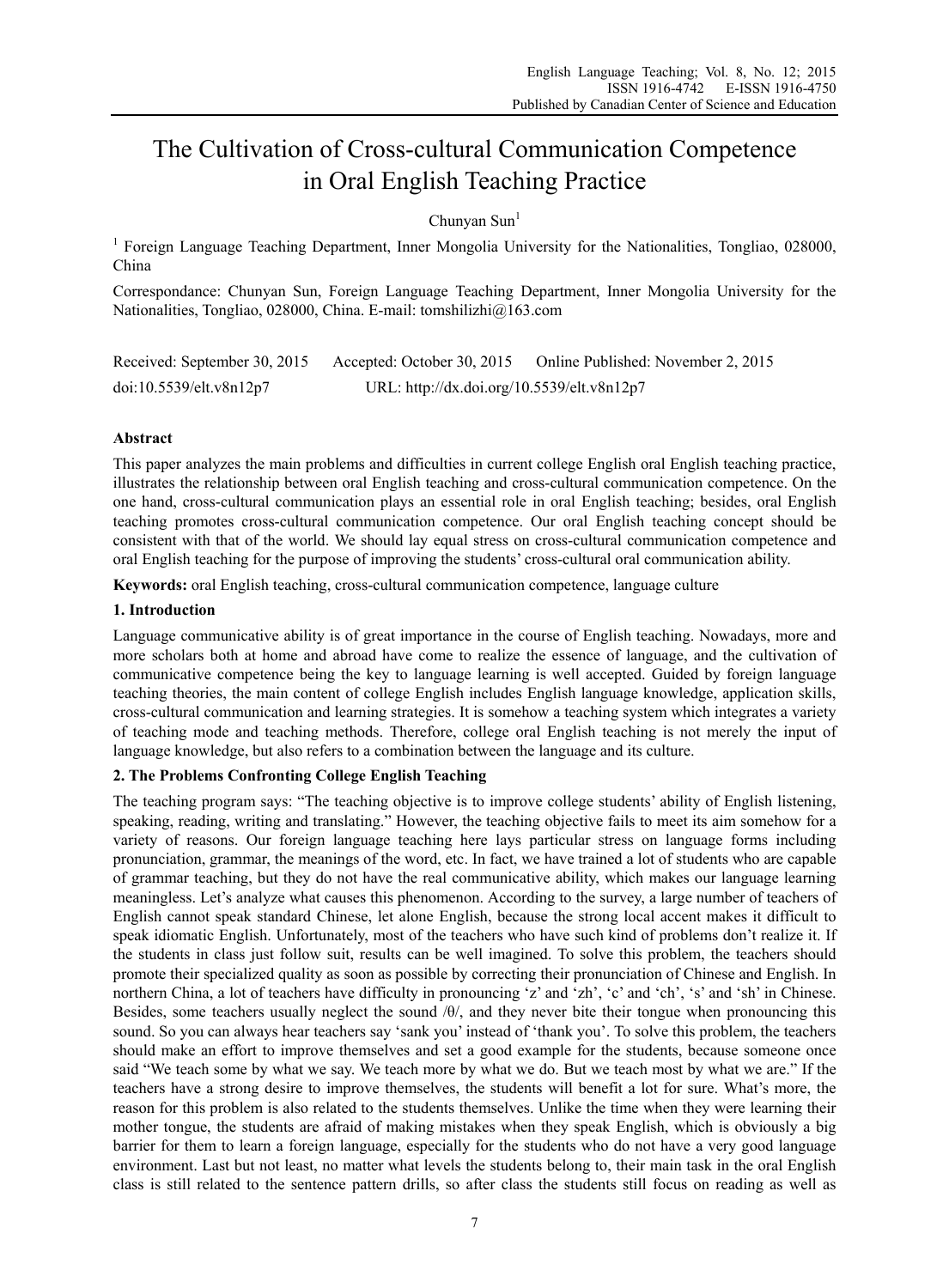writing. So it is urgent to change the teaching methods in the course of oral English teaching.

### **3. The Relationship between Cross-Cultural Communication and Oral English Teaching**

"Language is a part of culture, culture is also a part of language. It is difficult to separate both of them." This better explains the close relationship between culture and language.

*College English Course Teaching Requirements*, issued by Department of Higher Education, Ministry of Education of P. R. China, points out that college English teaching is based on English language knowledge, application skills, cross-cultural communication as well as learning strategies, aiming to promote the students' comprehensive proficiency in applying English, especially their listening and speaking ability in the real situation. Meanwhile, make sure that they can communicate efficiently both orally and literally in English in their future career and social communications.

Krashen points out, "The basic function of the classroom is to provide students with the chance of knowledge input and place to which they get no access elsewhere." At the same time, teachers should offer students the opportunities to practice the language in the situation which the native speaker may encounter in their daily life and solve the culture conflicts along the way with the students.

Oral English class is a place where students can get access to the opportunity to improve their verbal and nonverbal communication skills. Cross-cultural communication is the main part of it. The ultimate goal of language teaching is to communicate with others freely and improve the overall cultural accomplishments.

## **4. The Main Reasons of Cross-Cultural Communication Failure**

Lack of deep understanding toward the culture behind the language. For a long time, we put emphasis on systematic teaching of the language, that is, language knowledge, pronunciation, grammar and vocabulary in the process of oral English teaching. We just ignore the input the relevant cultures behind the language which is equally important. As a result, the students have no idea of the cultures and values of the English-speaking countries. There is no doubt that they will make mistakes and even can not be understood while communicating with the native speakers.

Lack of the English-speaking environment. In the traditional oral English class, teachers play a dominant role and students are merely passive listeners, just simply memorize the sentence patterns one by one. Undoubtedly, this kind of practice lacks of communicative efficiency. Finally, the students are thus reduced to a passive position. Although most students have memorized a lot of fixed expression forms and idioms, they still make many mistakes when it comes to using them in the daily communication with the native speakers, because they do not master the inherent meanings of them. Besides, college students lack the opportunities to apply what they have learned in class to the real situations when English is being spoken, and they even do not have the courage to open their mouth to speak English.

Lack of understanding the style of language. The choice of language form is constrained by a few factors. The relationship between the two sides; the content of the topic discussion, background and even ways of communication will influence the forms of conversation; traditionally, the students pay much more attention to memorizing grammar rules by rote learning and blurt out sentences without the real language context. In this way, the students can't use the language freely. In verbal communication, the students usually neglect the rank of the person he is talking to, the environment of the conversation and the wrong style of language leads to the failure of intercultural communication.

#### **5. How to Improve Students' Cross-Cultural Competence in Oral English Teaching**

According to the characteristic of oral English, oral English teaching should be based on the relative pedagogy, psychology and linguistic theory. Oral English teaching involves multiple interactions in terms of teaching aim, teaching contents, teaching strategies, and evaluation methods. Student-oriented, network-driving, input-based, real language environment, interaction from all dimensions, all of these are the necessary factors in improving the students' intercultural communication skills.

## *5.1 Improving Teachers' Own Qualities*

As the organizer of the oral English class, teachers should set good examples for the students. Only by possessing certain knowledge about intercultural communication, can teachers handle the class with high proficiency. To achieve this goal, teachers should have a better language foundation and a strong intercultural communication competence. Therefore, for one thing, we can invite some famous scholars and experts to give lectures about inter-culture to the teachers in the school, so as to improve the teachers' overall quality and intercultural speculation awareness. For another, we can send our teachers abroad as visiting scholars, Chinese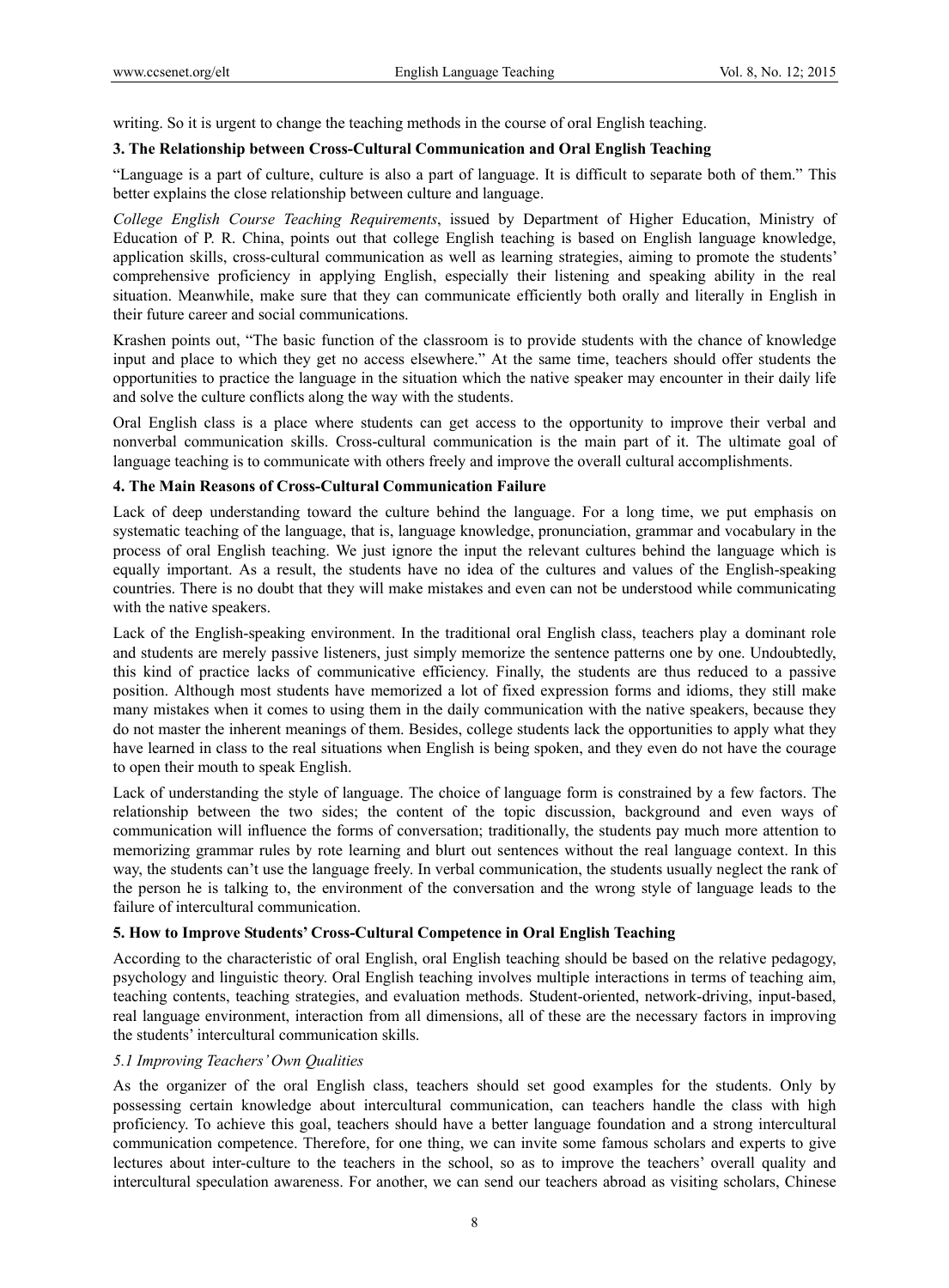volunteers, etc. In this way, they can experience the foreign cultures in person and accumulate the necessary teaching materials. And then, our students will benefit a lot from it.

#### *5.2 Enhancing Listening Practice, Increasing Language Input and Storage*

The main aim of enhancing the students' transfer competence of language knowledge is to help them to acquire knowledge, information by means of reading as well as listening, and recombine what they have heard through internalization, then it is possible for them to output the language. So the whole communication process is completed. As we know, language input is the essential condition to language output. Listening is the first and most important step in learning a foreign language and it is the important method of inputting information. For college students, long exposure to English will be good for their language sense and right expressions of their own thoughts. Oral English study should start with lots of listening practice. The more you listen, the more exactly you know under what kind of circumstances you can say it, the more you want to express yourself in English when you encounter the situation. There is no doubt that verbal communication is the inevitable result of lots of listening practice.

#### *5.3 Carrying Out Multimedia Integrated Teaching Model*

Multimedia teaching is the combination of the three—visual, audio, language. The students can experience what they have learned through this multisensory training as if they were in the real native language environment which is necessary for any language learners. Specific new media introductions are as follows, such as English Liu Li Shuo learning software. The lessons on it are very organized. One module has ten different lessons. A module will focus on one topic, such as business, college life or travel. And each module consists of ten related dialogues, which allows you to learn English when it's convenient for you. It offers two different ways to learn: Practice and Quiz. In Practice, you can study the lesson at your own pace, while in Quiz, you can test what you have learned in the same lesson. If you study hard, it is possible to get on the leaderboard. There are a lot of different learning materials for different learners of different levels. You are sure to find what you need.

Lizhi FM is another useful learning software. This learning tool makes it possible for anyone who wants to be News Anchor. The students can record their favorite article with the beautiful background music they like and post it onto the new media platform, like Wechat, QQ, Blog etc to show off. In this way, students can make his voice be heard by other people, and also others can share it, comment it, and even have an online communication. Of course, the students can subscribe other people's channel and and enjoy it anytime. What's more, the English Dubbing Show is a fantastic software for the English learners. You can realize your dream of becoming a famous voiceover to the movie you love. You can also invite other people to cooperate with you to finish the work. Once finished, you will get the sense of achievement which can drive you to practice oral English with confidence and happiness. All in all, college students can improve their oral expression ability and communicate with the native speakers in decent language through different types of language training.

#### *5.4 Cultivating English Thinking Habit*

In oral English teaching, teachers are supposed to help their students form the good habit of communicating with others orally and think in English at the same time. Thinking in English means you have to understand, judge and express yourself in English instead of Chinese. That is to say, you have to exclude the interference of your mother tongue. How can you think in English naturally? I believe the best way is to practice just as what a football player does every day. During the practice, the football player will pass the ball to his teammates over and over again, so he won't have to think about the action—passing the ball in the game, he will just do it by instinct.

You can train yourself to think in English in a series of steps. The first step is to think of the simple words that you often use in daily life, like book, shoes or tree. For example, whenever you see a "book", you should think of it in English instead of in your mother language. Second, after you have learned to think of several words in English, you should move on to the next step-thinking in sentences. Listening and repeating is a very effective way to learn a foreign language. At first, just listen and don't care too much about whether you have fully understood what you're hearing. Try to repeat whatever you hear in English. The more you listen, the more you acquire. After you reach a higher level, start having conversations with yourself in English, which will lead you to think in English.

While the people who don't have this kind of training experience might tend to translate what they have heard into their mother language and then store them in their memories. When it is time to output them, they would try their best to search for the corresponding expressions in their mother language and translate them into English. This is inevitably leads to the interference of one's mother language. This is also the origin of Chinglish.